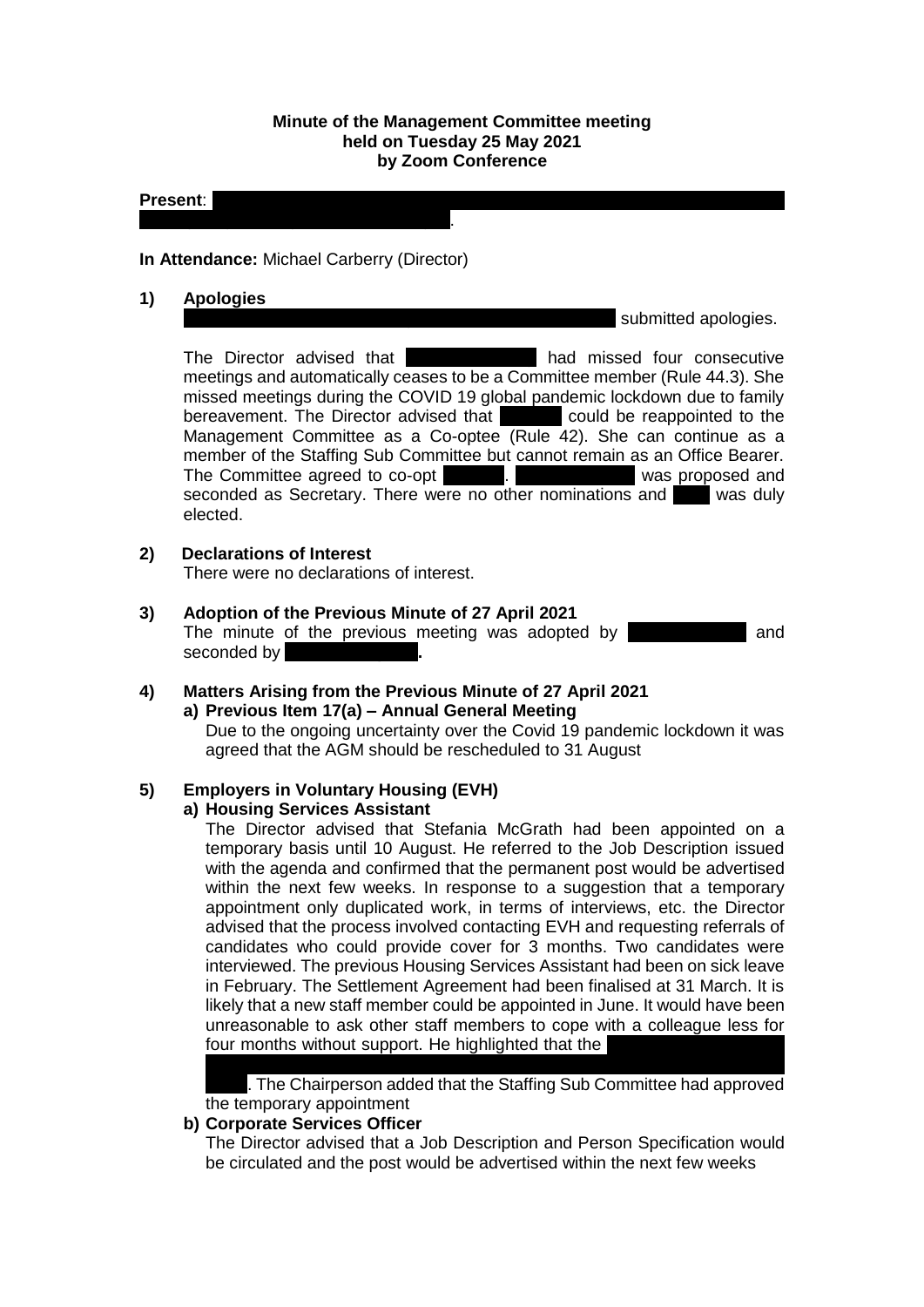## **6) Staffing Sub Committee**

The Sub Committee will meet to oversee the recruitment of new staff members.

## **7) Health & Safety**

The Director advised that there was no change to the Covid 19 Risk Assessment.

# **8) Scottish Government/Scottish Housing Regulator**

## **a) Notifiable Events**

The Director advised that the report to the Regulator had been accepted and that the case had been closed

## **b) Annual Assurance Statement**

The Director advised that the was no change to the list of outstanding items for the AAS

# **c) ARC (Annual Return on the Scottish Housing Charter)**

The Director presented the ARC, highlighting several issues and advising that there was nothing contentious to report. The Covid 19 lockdown had resulted in, for example, fewer repairs being carried out but performance was still good. There had been 19 cases of the annual gas service not being carried out by the due date. All were due to residents isolating or shielding. The Committee agreed that the full Tenant Satisfaction survey, scheduled for August, should be delayed. After discussion the Committee approved the ARC for submission to the Scottish Housing Regulator

# **9) Tenant Bonus Scheme**

The Committee noted that this is on hold until the AGM.

# **10) National Accommodation Strategy for Sex Offenders (NASSO)**

- **a) NASSO Awareness Group.** There will be discussion with the NAG after lockdown has been lifted, before further consideration by Committee on the future of the group
- **b) Freedom of Information requests**:
- **Police Scotland** sex offender details by post code 2012–2020 are available
- **Glasgow Housing Association** statistics provided
- **c) Scottish Government/ Sex Offenders released from prison with no accommodation** – Director to meet Graham Robertson, Head of the Public Protection Unit
- **d) Block Profiling**. Letters to the Scottish Housing Regulator, MSP's and Councilors, asking for comment on the system that requires allocations to be approved by Police or Social Work, will be drafted within the next few weeks
- **e) Committee Approval**. The Committee confirmed that NASSO remains a priority and that the Director should continue to work on this

### **11) Royston Strategy Group**

The Director was unable to attend the meeting on 21 May. The Rosemount Development Trust consultation report on Royston Rd/Provanhill St, issued with the agenda, is on Committee iPads, with individual comments from residents.

### **12) Internal Audit**

Internal Audits will be carried out between January and March 2022: 'Corporate Governance & Risk Management' and 'Long-Term Maintenance Planning'

# **13) Policy**

The Director presented the Finance Policy, incorporating the Treasury Management Policy. Repetition and flowery language have been removed and the combined 24 pages have been reduced to seven. Unnecessarily complicated